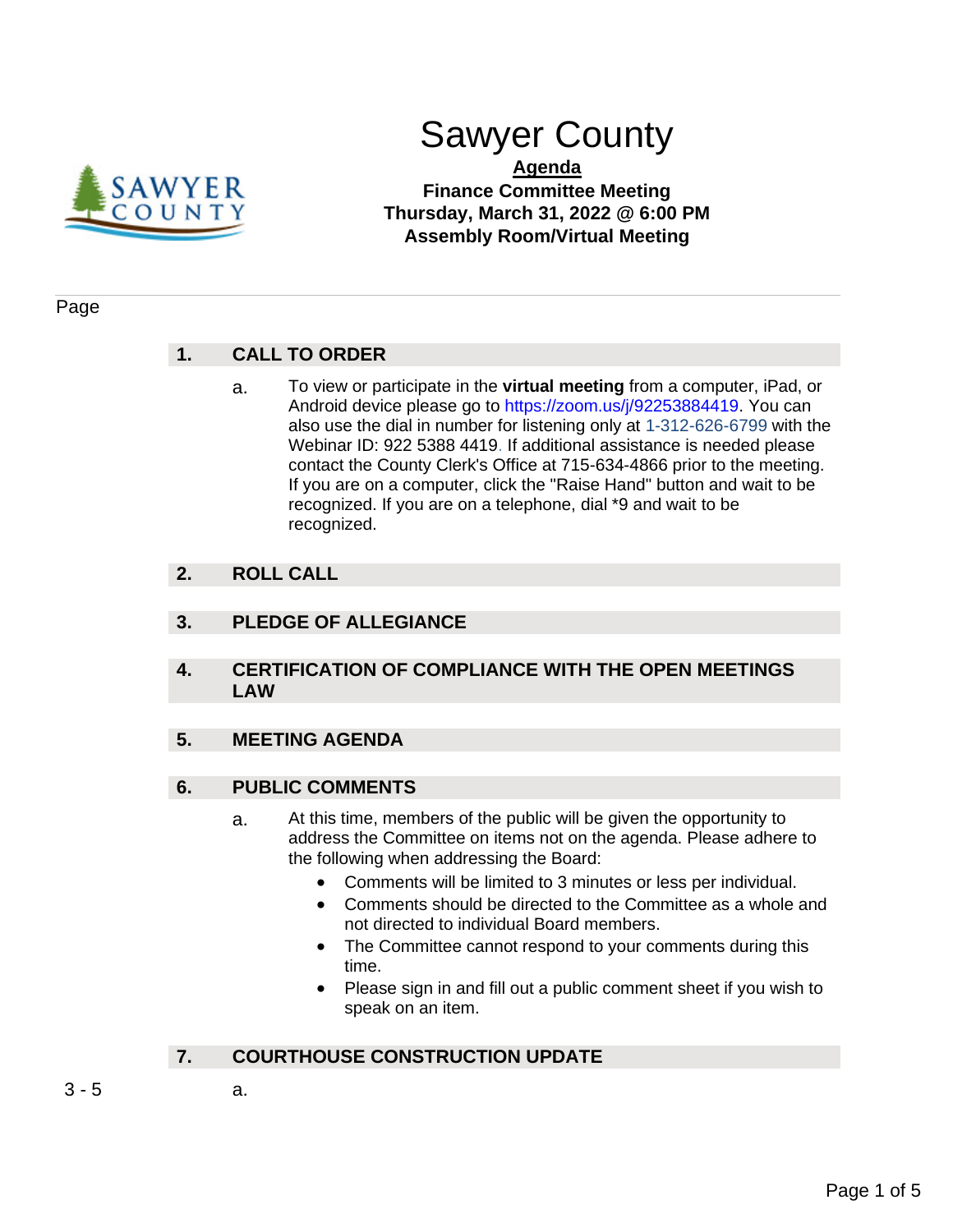Resolution Authorizing General Obligation Bonds in an Amount Not to Exceed \$2,071,395 for Courthouse Facilities (discussion and possible action) Res 2022 - [Authorizing Sale of \\$2,071,395 for Courthouse](#page-2-0)  **[Facilities](#page-2-0)** 

#### **8. CORRESPONDENCE, REPORTS FROM CONFERENCES AND MEETINGS, OTHER MATTERS FOR DISCUSSION ONLY**

#### **DISCLAIMER:**

*A quorum of the County Board of Supervisors or of any of its committees may be present at this meeting to listen and observe. Neither the Board nor any of the committees have established attendance at this meeting as an official function of the Board or committee(s) or otherwise made a determination that attendance at the meeting is necessary to carry out the Board or committee's function. The only purpose for other supervisors attending the meeting is to listen to the information presented. Neither the Board nor any committee (other than the committee providing this notice and agenda) will take any official action with respect to this noticed meeting.*

*Copy sent via email to: County Clerk and News Media. Note: Any person wishing to attend whom, because of a disability, requires accommodation should call the Sawyer County Clerk's Office (715.634.4866) at least 24 hours before the scheduled meeting so appropriate arrangements can be made.*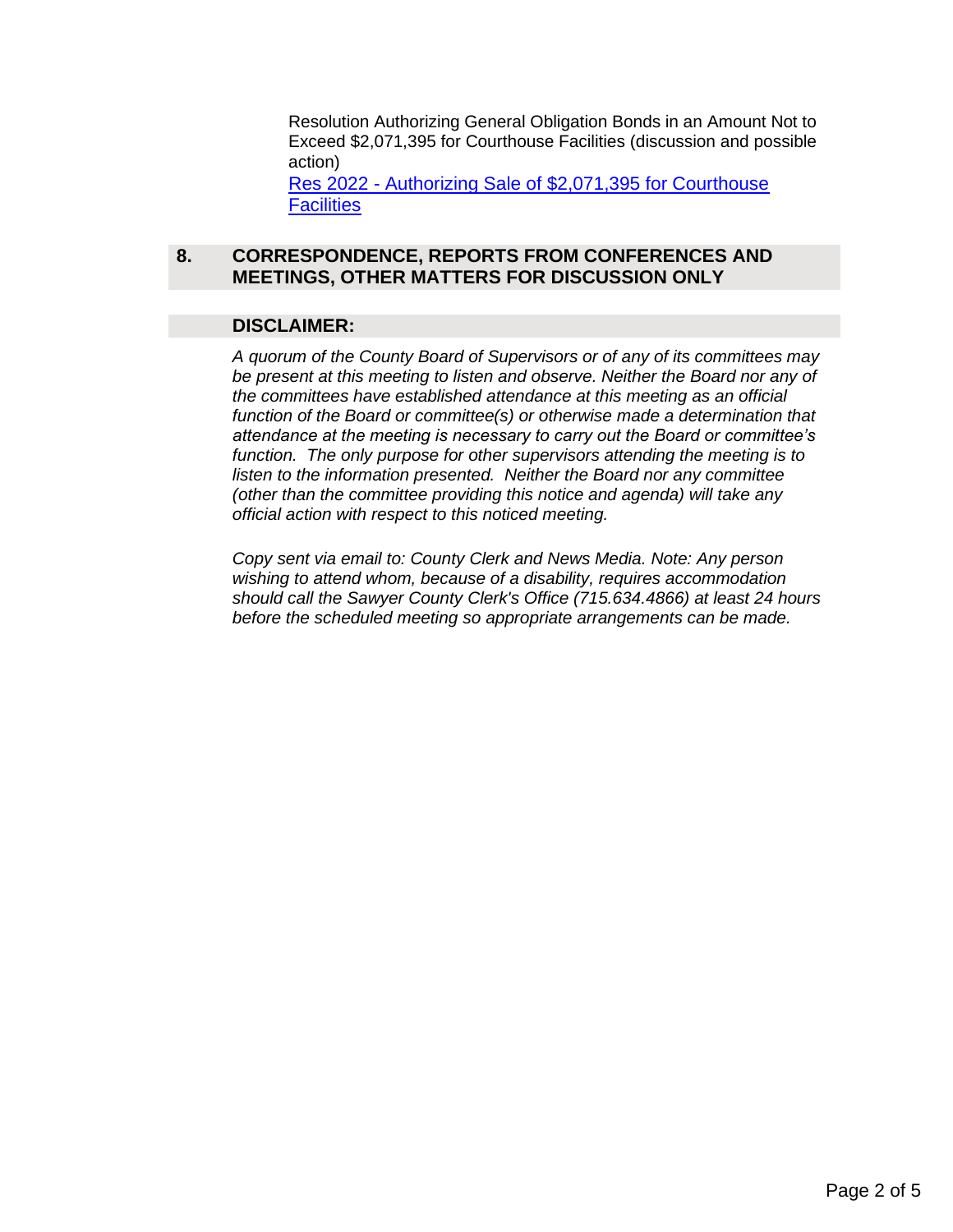<span id="page-2-0"></span>

| $\mathbf 1$    | <b>RESOLUTION NO.</b>                                                                                   |  |  |
|----------------|---------------------------------------------------------------------------------------------------------|--|--|
| $\mathbf{2}$   |                                                                                                         |  |  |
| $\mathsf 3$    | <b>INITIAL RESOLUTION AUTHORIZING GENERAL OBLIGATION BONDS IN AN</b>                                    |  |  |
| $\overline{4}$ | AMOUNT NOT TO EXCEED \$2,071,395 FOR COURTHOUSE FACILITIES                                              |  |  |
| 5              |                                                                                                         |  |  |
| $\sqrt{6}$     | <b>WHEREAS</b> , on February 18, 2021, the County Board of Supervisors of Sawyer County,                |  |  |
| $\overline{7}$ | Wisconsin (the "County") by a vote of at least 3/4 of the members-elect, adopted an initial             |  |  |
| $\,8\,$        | resolution authorizing the issuance of general obligation bonds or notes in an amount not to exceed     |  |  |
| 9              | \$8,000,000 for the public purpose of paying the cost of courthouse facilities, utilities, furnishings, |  |  |
| 10             | equipment, and other required operational components (collectively, the "Project");                     |  |  |
| 11             |                                                                                                         |  |  |
| 12             | <b>WHEREAS</b> , the costs of the Project are higher than anticipated and the County Board of           |  |  |
| 13             | Supervisors deems it to be necessary, desirable and in the best interest of the County to borrow an     |  |  |
| 14             | additional amount not to exceed \$2,071,395 to finance the Project through the issuance of one or       |  |  |
| $15\,$         | more series of general obligation bonds or promissory notes pursuant to Chapter 67, Wisconsin           |  |  |
| 16             | Statutes.                                                                                               |  |  |
| 17             |                                                                                                         |  |  |
| 18             | NOW, THEREFORE, BE IT RESOLVED by the County Board of Supervisors of                                    |  |  |
| 19             | Sawyer County, Wisconsin, that:                                                                         |  |  |
| 20             |                                                                                                         |  |  |
| 21             | Section 1. Authorization of Obligations. There shall be issued, pursuant to Chapter 67,                 |  |  |
| 22             | Wisconsin Statutes, one or more series of general obligation bonds or promissory notes (the             |  |  |
| 23             | "Obligations") in an aggregate amount not to exceed \$2,071,395 for the public purpose of paying        |  |  |
| 24             | the cost of the Project.                                                                                |  |  |
| 25             |                                                                                                         |  |  |
| 26             | Section 2. Sale of Obligations. The County Board hereby authorizes and directs that the                 |  |  |
| 27             | Obligations be offered for public sale. At a subsequent meeting, the County Board shall consider        |  |  |
| 28             | such bids for the Obligations as may have been received and shall take further action to approve        |  |  |
| 29             | the details of the Obligations and authorize the sale of the Obligations. The Obligations may be        |  |  |
| 30             | issued on a tax-exempt basis, a taxable basis, or a combination thereof.                                |  |  |
| 31             |                                                                                                         |  |  |
| 32             | Section 3. Official Notices of Sale. The County Clerk, in consultation with the County's                |  |  |
| 33             | financial advisor, PMA Securities, LLC ("PMA"), shall be and hereby is authorized and directed          |  |  |
| 34             | to cause notices of the sale of the Obligations to be disseminated in such manner and at such times     |  |  |
| 35             | as the County Clerk may determine and to cause copies of complete Official Notices of Sale and          |  |  |
| 36             | other pertinent data to be forwarded to interested bidders as the County Clerk may determine.           |  |  |
| 37             |                                                                                                         |  |  |
| 38             | Section 4. Official Statement. The County Clerk (in consultation with PMA) shall cause                  |  |  |
| 39             | an Official Statement to be prepared and distributed. The appropriate County officials shall            |  |  |
| 40             | determine when the Official Statement is final for purposes of Securities and Exchange                  |  |  |
| 41             | Commission Rule 15c2-12 and shall certify said Official Statement, such certification to constitute     |  |  |
| 42             | full authorization of such Official Statement under this Resolution.                                    |  |  |
| 43             |                                                                                                         |  |  |
| 44             | Section 5. Conflicting Resolutions; Severability; Effective Date. All prior resolutions,                |  |  |
| 45             | rules or other actions of the County Board or any parts thereof in conflict with the provisions hereof  |  |  |
| 46             | shall be, and the same are, hereby rescinded insofar as the same may so conflict. In the event that     |  |  |

QB\72745446.2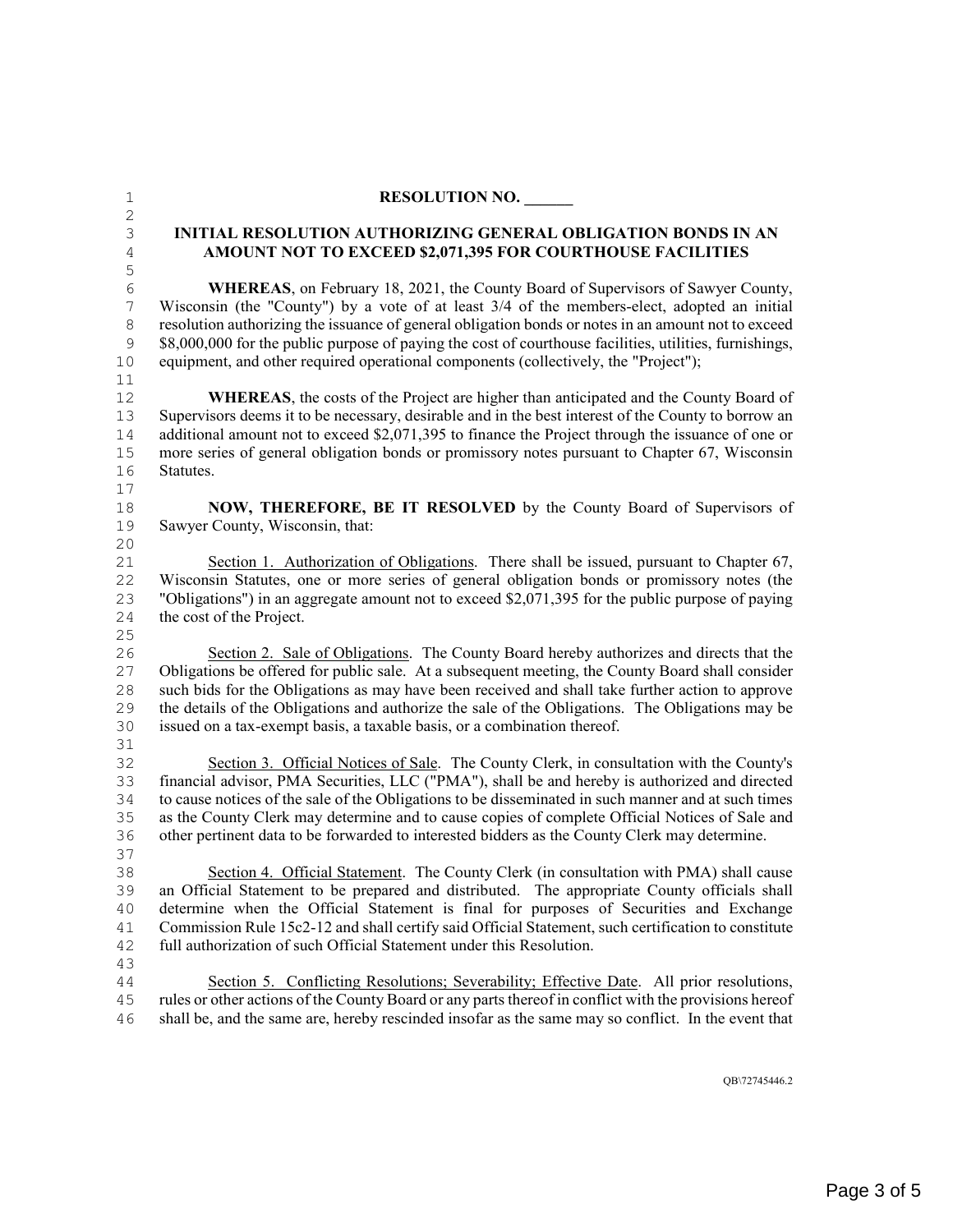47 any one or more provisions hereof shall for any reason be held to be illegal or invalid, such illegality or invalidity shall not affect any other provisions hereof. The foregoing shall take effect

- 48 illegality or invalidity shall not affect any other provisions hereof. The foregoing shall take effect immediately upon adoption and approval in the manner provided by law.
- immediately upon adoption and approval in the manner provided by law.
- 50<br>51

51 *(Signatures Appear on the Following Page)*

QB\72745446.2